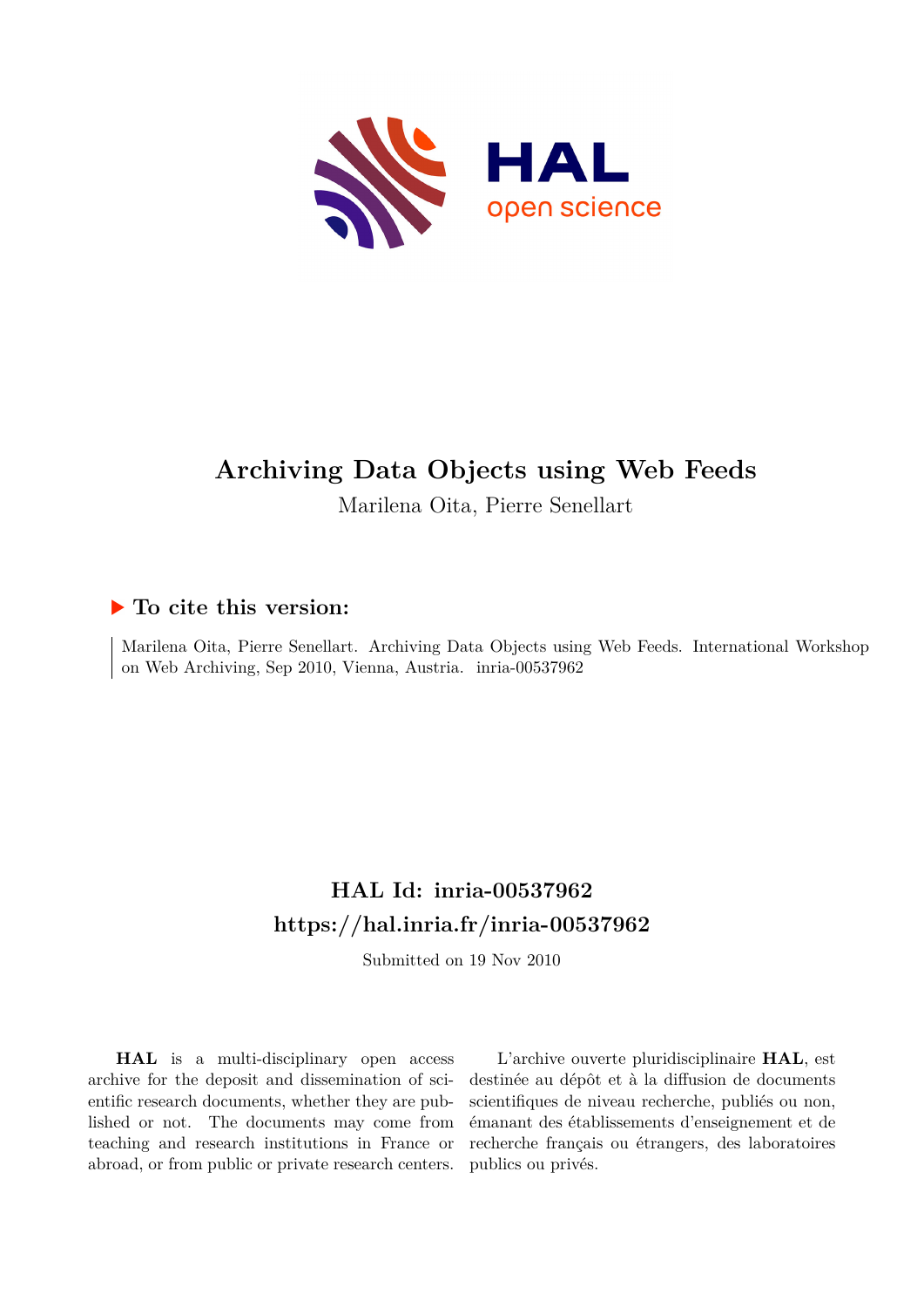# **Archiving Data Objects using Web Feeds***<sup>∗</sup>*

Marilena Oita INRIA Saclay – Île-de-France & Télécom ParisTech; CNRS LTCI Paris, France marilena.oita@telecom-paristech.fr

## ABSTRACT

Web feeds, either in RSS or Atom XML-based formats, are evolving descriptive documents that characterize a dynamic hub of a Web site and help subscribers keep up with what is the most recent Web content of interest. In this paper, we show how Web feeds can be useful instruments for information extraction and Web page change detection. Web pages referenced by feed items are usually blog posts or news articles, data with a dynamic (then ephemeral) nature and which is clustered topically in a feed channel. We monitor Web channels and extract from the associated Web pages the text and references corresponding to Web articles. The result is enriched with the timestamp and additional metadata mined from the feed, and encapsulated in a 'data object'. The data object will be in particular information devoided of all the template elements or advertisements. These irrelevant elements, generically called boileplate, are not only consuming time and space from the crawler's point of view, but also hinder the data analysis process. We first make some statistics on a set of Web feeds, by crawling them for a period of time and observing their temporal aspects. Then we present the algorithm used for article extraction, algorithm that uses the feed semantics (more specifically the description and title of feed items) in order to identify the DOM node in the HTML page that contains the article. The data objects constructed in this way can be used as a semantic overlay collection for an archive or in the context of an incremental crawl, making it more efficient by detecting change at data object level. Experiments on the extraction technique are done in order to validate our approach, with good results even in cases when other techniques fail. We finally discuss useful applications based on the extraction and change detection of Web objects.

#### General Terms

Algorithms, Experimentation

*<sup>∗</sup>*This research was funded by the European Research Council grant Webdam FP7-ICT-226513.

This work is licenced under an Attribution- NonCommercial -NoDerivs 2.0 France Creative Commons Licence.

Pierre Senellart Institut Télécom Télécom ParisTech; CNRS LTCI Paris, France pierre.senellart@telecom-paristech.fr

#### Keywords

Web archiving, data object, Web feed, Web page dynamics

### 1. INTRODUCTION

Web archiving [\[15\]](#page-10-0) is the process of repeatedly collecting the content of parts of the World Wide Web, to ensure its preservation and to allow access to information even after it disappears from the Web. A Web archiving crawler follows the same basic steps as a search engine crawler does to construct indexes for Web pages. However, an archive crawler does not drop indexes to old versions when new ones are discovered, but instead stores and references versions in time. The final result is a collection of Web pages that can be browsed off-line and, in ideal settings, can as well be temporally and semantically queried.

Performing a coherent crawl of sites that are updating their supply of information very rapidly it is not an easy task. The common choice of crawling in snapshots, i.e., crawling the entire collection at distant (but frequent enough) intervals of time, can be quite expensive in terms of network bandwidth, and in the end, both redundant for some zones of the site, and incomplete for other zones that are more dynamic. Additionally, as running an integral crawl takes time and in the meanwhile the resource might change, it raises issues of temporal incoherence of a given snapshot [\[25\]](#page-11-0).

What 'frequent enough' means is also to be clarified when one decides to perform an incremental crawl instead, which is better adapted to sites that have temporally heterogeneous parts in their structure. An incremental crawler will crawl once a full version of the site and, from that point, supposing the existence of a trigger that informs the crawler which content of a site has been added or updated, it will crawl only the modified content and store it as a delta data structure. The difficulty of performing an incremental crawl is essentially to determine this dynamics (how often new Web pages are added or current ones are modified), and to make this change detection effective, knowing that there are a lot of factors that can negatively influence the detection process.

Our contribution is related to techniques that can be used to improve this detection process, in the particular case where the Web pages that need to be crawled have RSS or Atom feeds attached.

The traditional way of detecting changes between two successive versions of a Web page is to perform a comparison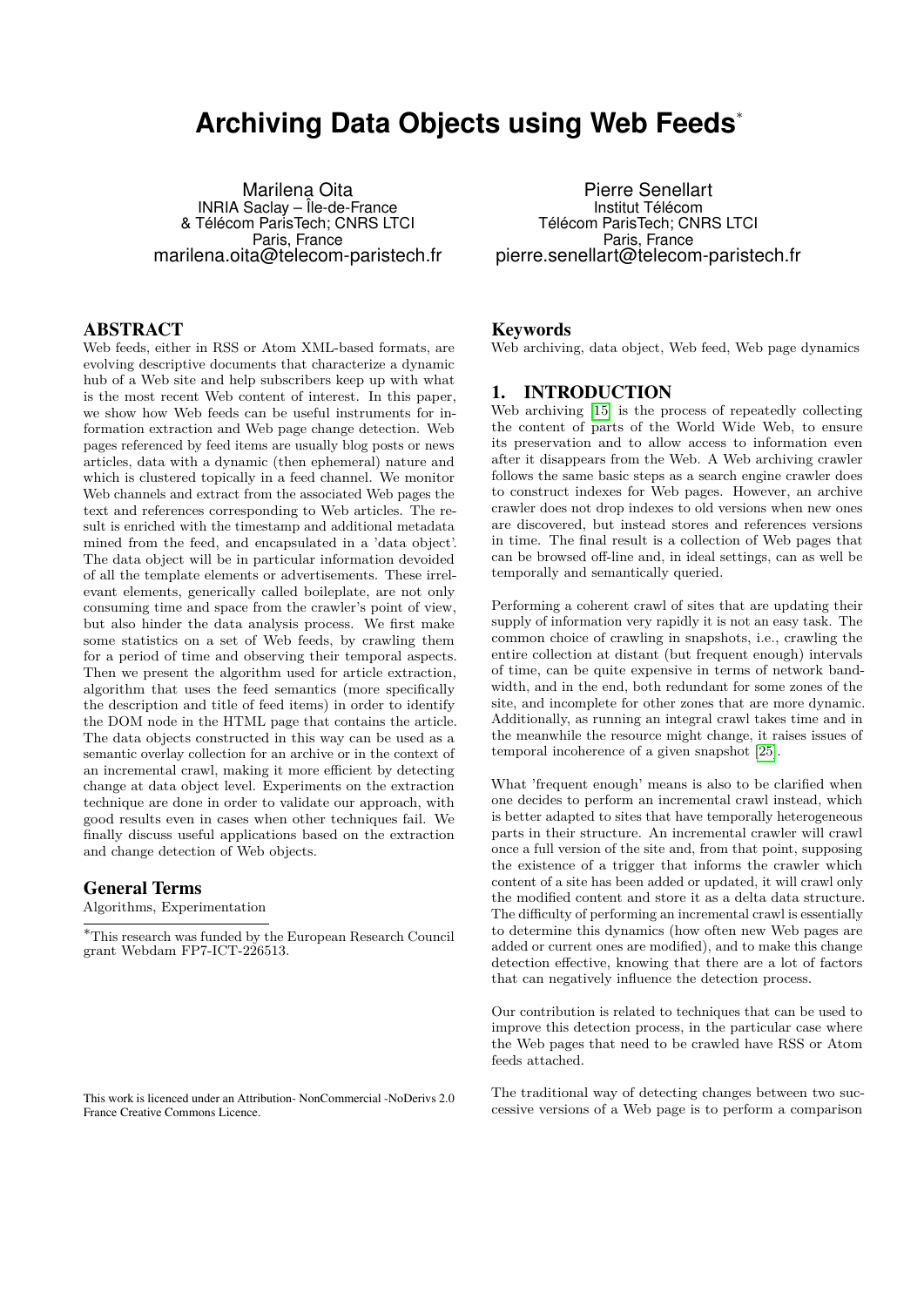on content, using a similarity metrics, varying from hashing and content signatures to edit distances for flexibility. Whatever the way the change is detected, the importance of this change (regarding the types of content of a Web page) is not evaluated. Nevertheless, it is crucial to understand whether changes are relevant to the main content of the page from a semantic point of view, since, in some applications, changes that only impact *boilerplate* [\[12\]](#page-10-1) parts of the page, such as menus, presentation templates, or advertisements, might be safely ignored.

Web feeds have been poorly studied, yet are a rapidly evolving phenomenon. We draw attention to the fact that they can be used as instruments in the analysis of a Web site before and during the crawl. In addition to being a way to advertise content, Web feeds are also used to classify sources of information and their types of content by search engines. In a nutshell, from Web feeds important aspects of a dynamic website can be extracted and exploited in the context of a Web crawl in order to make it more aware of the information it treats.

The nature of a feed is:

- **informative:** it synthesizes what and when fresh information is published by a channel;
- **descriptive:** it describes what kind of new resources are added, with the title, description, and other possible *tag elements*.

We aim at extracting, with the help of feeds, structured data from Web pages. The basic intuition behind our approach is that an item of a channel matches a data object in a Web page. Therefore, the metadata that we can get about the item in the feed can be used to recognize and extract the data object in the Web page.

The notion of data object has different interpretations in computer science; in order to clarify its signification, in our context a data object is an instance of a resource referenced by a feed, and which has some special metadata associated, similarly to [\[13\]](#page-10-2) and [\[5\]](#page-10-3). The concept itself of data object it is a compound one, and from this point of view, can be explained as a 'logical document'(we would say semantic), in contrast with a 'hypertext document'(HTML page) [\[6\]](#page-10-4).

Even if the object is often a Web article, it can also be a dictionary entry, a comment, a forum message, a video, a status, and any other kind of resources that are uniquely associated with Web feed items. Direct approaches to identifying the main content of a Web page, such as taking the elements that contain the largest amount of information from the HTML code after cleaning (baseline), studying the density of the text in specific regions of the page [\[12\]](#page-10-1), or even identifying the most prominent visual areas of the page [\[29\]](#page-11-1), are becoming obsolete as the manner of encoding becomes more complex and the notion itself of Web article evolves. Data objects can correspond to small portions of a Web page, can be simple or compound, can contain multimedia and even good JavaScript that should be exploited. Depending on the context, we can have one or multiple data objects per page

and the difference between them can be done either by using machine-readable semantics, or using human heuristics.

We leverage the semantics that is brought by Web feeds to dynamic Web pages. Written in a XML-like form, with standard elements, feeds can be used to capture some important aspects of the information that we want to extract. We get from the structure of a feed item, using classical information retrieval techniques, a semantic descriptor of the object that will be used as an input for the extraction algorithm. Next, we identify the zone in a Web page that contains the content of the data object and extract it by means of semantic density analysis. Having extracted the content in time and an important part of its properties, complex queries can be run, from the temporal and semantic point of view.

We present in the next section some related work, and describe in Section [3](#page-3-0) the results of our studies on Web feeds done in order to determine the value of these feeds in the Web archiving process. We explain in Section [4](#page-5-0) how the semantics revealed by specific elements in a feed can be used to extract data objects. In Section [5,](#page-8-0) experiments relative to the extraction of data objects are shown. We conclude by outlining the importance of extracted data objects in the context of applications.

## 2. RELATED WORK

Web archiving, seen as a necessity or duty, is acquiring a lot of importance lately due to the volatile nature of the Web, and more specifically due to the value that the lost information could have for future generations. Internet Archive [\[11\]](#page-10-5) is one of the initiators of the Web archive movement. There exist many other actors that actively run crawls as part of their heritage preservation mission, and efforts are done to converge into a unified, global Web archive collection [\[28\]](#page-11-2). Though Web feeds are typically indexed as other kinds of Web documents by archive crawlers, limited effort has been made on exploiting their specificity in the archiving process. ArchivePress, a blog-archiving project [\[20\]](#page-11-3) has been developing a Wordpress plugin that archives posts using Web feeds. The principal drawback is that only the content that can be delivered by the RSS feed is captured. In effect, an RSS feed can have a full coverage of the article and its media files, but this case is quite rare because a feed is often just a way of advertising content. In contrast, we harness the feed clues with the goal to extract the actual information associated. Additionally, we do not limit ourselves to a blogging platform, or blogging in particular.

When studying the dynamics of Web pages, there are two perspectives: the change can come from the publishing of *new* content or from the modifications that occur in the *existing* pages. To avoid excessive overload on servers of Web sites that provide timely content, [\[22\]](#page-11-4) proposes an adaptative aggregator approach. An inhomogeneous Poisson model on Web feeds is used in order to learn the posting patterns in blogs and predict the optimal recheck for new content. In the context of an incremental crawl, we have the same problem; our statistics on the temporal aspects of feeds are done with the aim of stating their value in the process of learning the publishing strategy. In order to model the behavior of Web sites over time and crawl them more efficiently, other studies have been focusing on the understanding of the dynamics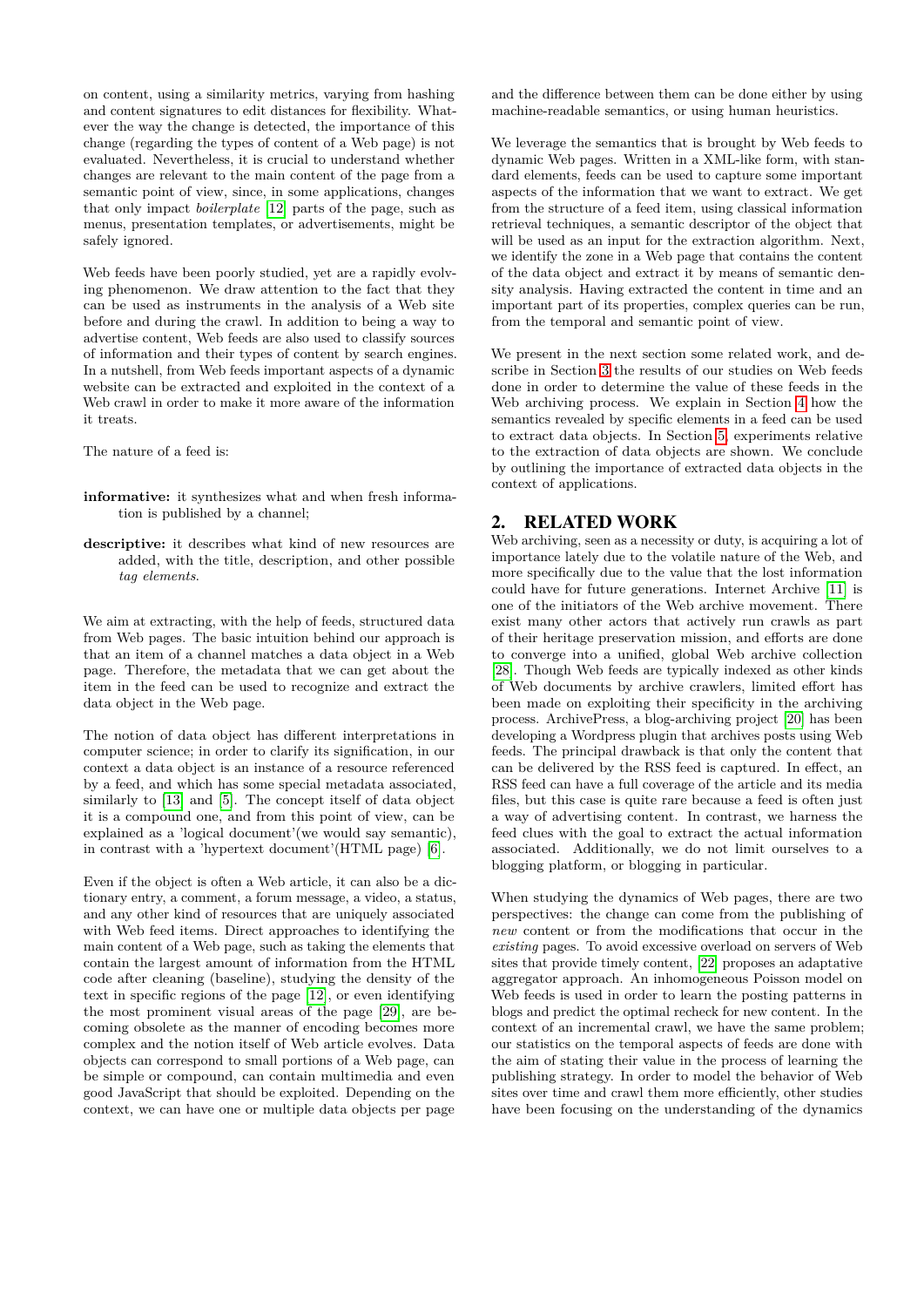of Web pages [\[8,](#page-10-6) [1,](#page-10-7) [16\]](#page-11-5): how fast the Web content changes and what is the nature of these changes, the implications on the structure and the correlation with the topic of pages. There are tentatives to automatically adapt the crawl to the predicted rate of change: [\[10\]](#page-10-8) uses a textual vector space model to identify the patterns of the page and to train Kalman filters. In the end, the change is the event that does not match the prediction. However, the hypothesis on the system linearity and the incompleteness of the vector space model represent possible drawbacks. To detect and store only the modified content of a Web page, the open-source Heritrix archive crawler [\[23\]](#page-11-6) uses heuristics and regular expressions to filter irrelevant changes. In the attempt to fairly estimate the Web page change rate, a more formal model of prediction is studied by Cho and Garcia-Molina in [\[3\]](#page-10-9), where the authors study whether changes of a Web page follow a (homogeneous) Poisson process. However, accurately identifying the change rate is stated by both approaches as a challenge. We motivate the extraction of data objects within this issue. Once the acquisition of data objects is done in a timely manner, a measure of similarity can be applied on the contents or on the properties of data objects. Supposing they have acquired two successive versions of a Web page by using some technique for detecting change, Pehlivan, Ben Saad, and Gançarski [\[19\]](#page-11-7) focus on detecting the changes that have occurred in the new version, based on the old one. For that purpose, the VIPS [\[29\]](#page-11-1) algorithm is used to identify semantically related parts of a Web page, which are compared in order to detect structural and content changes. Heuristics on the visual appearance of a Web page are made to group together content that seems to have similar importance in the page. These heuristics do not exhaustively cover the problem, and the algorithm is computationally expensive. Our approach is more restrictive, as we need to pass through the feed; in the same time, it can be more effective: by identifying only "important" semantic zones in the Web page, we can focus our attention on changes that are relevant, with less effort.

A Web article identified using the feed item's title and description has to be extracted from the HTML code of the associated Web page. Much work has been done on unsupervised extraction of structured data from Web pages; many of these are based on MDR [\[14\]](#page-10-10), ExAlg [\[2\]](#page-10-11) or RoadRunner [\[4\]](#page-10-12). Basically, these methods try to automatically generate a wrapper by inferring a grammar for the HTML code that contains the data of interest (generally called data records), in such a way that it does not rely on any a priori knowledge about the target pages and their contents. Usually, various pages that have the same template are needed in order to compare them in pairs and discover shared patterns and code regularities. These regularities are emphasized either by studying the similarities and dissimilarities between pages [\[4\]](#page-10-12), or by constructing classes of equivalence [\[2\]](#page-10-11). As opposed to the previous works, MDR [\[14\]](#page-10-10) considers the DOM tree structure of the HTML page, and identifies the data region by finding the generalized node that contains the largest number of children presenting the same patterns according to a similarity measure. Even though we are concentrating our attention on sites that contain Web articles, that are not necessarily consecutive in the way they appear in the Web page, we have a similar problem of extracting structured data (possibly of a more complex and isolated nature than in these approaches) and, as described in Section [4,](#page-5-0) we use

<span id="page-3-1"></span>

| Table 1: Dataset feed types |     |                   |  |  |
|-----------------------------|-----|-------------------|--|--|
| <b>Type</b>                 |     | Number Proportion |  |  |
| Atom                        | 21  | $6.1\%$           |  |  |
| <b>RDF</b>                  | 30  | 8.8%              |  |  |
| <b>RSS 0.91</b>             | 1   | 0.2%              |  |  |
| <b>RSS 2.0</b>              | 288 | 84.7%             |  |  |
| Total                       | 340 | 100.0%            |  |  |

somehow related techniques.

Two other approaches to the problem of extracting the main article from a Web page have been proposed recently by Kholschutter, Fankhauser, and Nejdi [\[12\]](#page-10-1) and Pasternack and Roth [\[18\]](#page-11-8). While [\[12\]](#page-10-1) uses the text density on the Web page to identify the article, [\[18\]](#page-11-8) uses a subsequence text segmentation technique to achieve the same result. Our algorithm of data object extraction uses, similarly to MDR, some heuristics on the HTML code in order to identify the region where the article might be found, but in contrast with all enumerated approaches, we use the semantics retrieved from the feed to extract the data objects. This is obviously possible only for pages which are linked to a Web feed. In Section [5,](#page-8-0) we compare our results to those of the Boilerpipe [\[12\]](#page-10-1) algorithm, seen as a baseline of what can be done without exploiting Web feed information. To our knowledge, there is no previous work that leverages semantic information (that may come from a Web feed or from any other source) to extract the relevant part of the Web page, in a general and unsupervised manner.

### <span id="page-3-0"></span>3. WEB FEEDS: STATISTICS AND TRENDS

In order to affirm the value of feeds as analysis tools in the process of Web change detection, we have crawled over a period of a little more than one month, twice a day, a number of 400 Web feeds with all associated Web pages. We first describe how these feeds were selected and then report some statistics of interest of our dataset.

#### 3.1 Acquisition

The set of feeds was collected from the Web by passing in large part through a feed search engine called Search4RSS [\[21\]](#page-11-9). This search engine returns a number of feeds and associated channel pages for a given keyword. We scraped the way the interface returns the results as records and put all URLs parsed in a file list to be further analyzed.

The keywords chosen in order to probe the search interface are names of domains: *art*, *biology*, *environment*, *medicine*, *science* and *universe*. We have used Wordnet in order to get hyponyms of these words (for example for art, a hyponym is photography) and constructed a bag of terms representing subdomains.

These bags of terms were used to automatically probe the Search4RSS interface and to construct, for each domain, a list of feed URLs. Semantics of terms permitted us to focus the search for feeds and to identify Web pages that were treating a certain subject. The reflection in the media of domains of interest can be observed through the eyes of feeds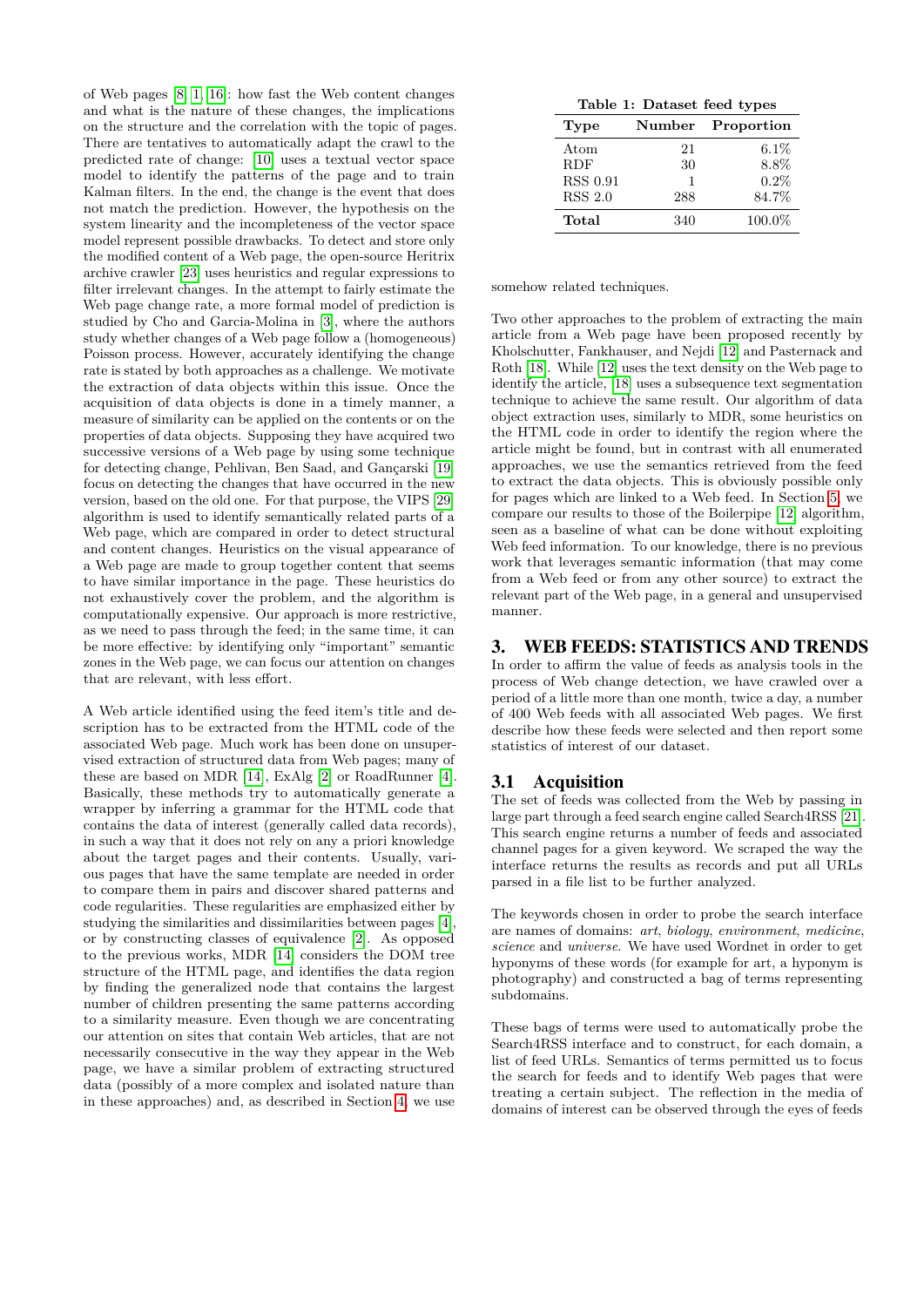captured in this way, which usually present some specific patterns and characteristics.

The purpose of this semi-automatic selection was to get an insight into the diversity of feeds, in terms of formats, update patterns, and varied structures of the corresponding Web pages. Additionally, to ensure coverage of common blog platforms as well as the more news-oriented results returned by Search4RSS, a number of blog sites were manually selected from a list of "best blogs" [\[24\]](#page-11-10). We obtained thus a list of about 400 sites that were systematically crawled (this number ensures coverage of the variety of Web feeds, while remaining manageable without any involved archiving infrastructure). At the end of the crawling period, we noticed that some of the feeds had not been updated at all, some others had disappeared, and some could not be parsed. Filtering them out, we obtained an archive of 340 *active* feeds and their associated pages.

A Web feed refers to a primary Web page, the *channel*, which is usually either the home page of the site, or a hub from which we can find links to information presented in the form of Web articles. The rest of the feed describes individual feed items corresponding to new or updated articles. For each domain, for each followed site, we have stored the feed and the resources associated, mainly the channel page, and the Web pages that were referred to by each item. In order not to lose new items that could be added in the feed, these crawls were performed twice a day (in addition to the crawls of the same feeds run daily by European Web Archive).

#### 3.2 Web feed characteristics

For the feed analysis, we have used Eddie [\[7\]](#page-10-13), a feed parsing library for Java, based on a SAX-based parser capable of parsing even (some of) the real-world ill-formed XML. Eddie supports the standard RSS, Atom, and RDF formats for feeds. The FeedData structure returned by this parser can be exploited to extract all kinds of useful information about the channel and its composing items. In particular, for the channel, metadata like language, tagline, description and title; as well for each item, plus author and categories in which the article is classed.

*Feed type.* Let us first look at the types of feed formats that we encountered in our dataset. As shown on Table [1,](#page-3-1) most feeds use the 2.0 dialect of RSS, while a minority use Atom or RDF. RSS 0.91 was only used once among the 340 feeds, and RSS 1.0 never at all, which might suggest the coming obsolescence of these two feed formats. However, it is quite possible that these numbers are also biased by the use of Search4RSS as our main source for feeds.

*Number of items.* We have looked at the number of items that were presented in a given feed. Indeed, though it is theoretically possible for a feed to refer to all previously published items, it is rarely done so to limit the size of the resulting Web feed. In effect, most feeds are truncated and present only the *k* most recent items for a given *k*. We show in Figure [1](#page-4-0) a histogram of the number of items per feed in the dataset. Roughly 75% of the feeds present information about less than 30 items at a time. The other peaks observed in Figure [1](#page-4-0) are explained by the "magic" values of  $k = 50$ and  $k = 100$ . If a feed only contains 10 items (the most



<span id="page-4-0"></span>**Figure 1: Number of items per feed in the dataset**

frequent number), it means that by crawling it twice daily, we could capture a maximum of 20 new articles per day. As we shall see, there is a minority of feeds with a higher update frequency than that, for which some of the updates were missed in our crawl (basically, these feeds needed to be crawled more often than twice a day).

*Temporal information.* In the RSS specification (and similarly in other feed formats) temporal information can be given through the elements lastBuildDate, ttl, and updateFrequency for the channel, and pubDate and lastModified for items. From our experiments, we have observed that although pub-Date is an optional element, it is present in the vast majority of feeds. This is not the case for the other types of timerelated elements mentioned above, though lastBuildDate can be somehow inferred as the publication date of the most recent item. This observation is important as it shows that feeds can be used to determine when new data is added to a channel and of help in the task of change detection. By doing the analysis of a feed for a period of time, we can identify patterns in the publishing strategy and automatically adapt the crawl to it.

*Update intervals.* We have collected all publication dates corresponding to the items appearing during the period of experiments; as an item has one publication date, the number of publication dates is equal to that of items. We are interested in the range of update intervals between two publications, as well as indications whether a feed has a regular publishing strategy. In Figure [2,](#page-5-1) we present the median update interval between two publications of each feed as a cumulative plot (in green, in the middle). Note that the x-axis has logarithmic scale. Figure [2](#page-5-1) shows for instance that 20% of the feeds have a median update interval of less than an hour, and that around 10% of the feeds have a median update interval of exactly one day, which corresponds to feeds having regular, automatic, updates, every day. Globally, it is important to note that there is no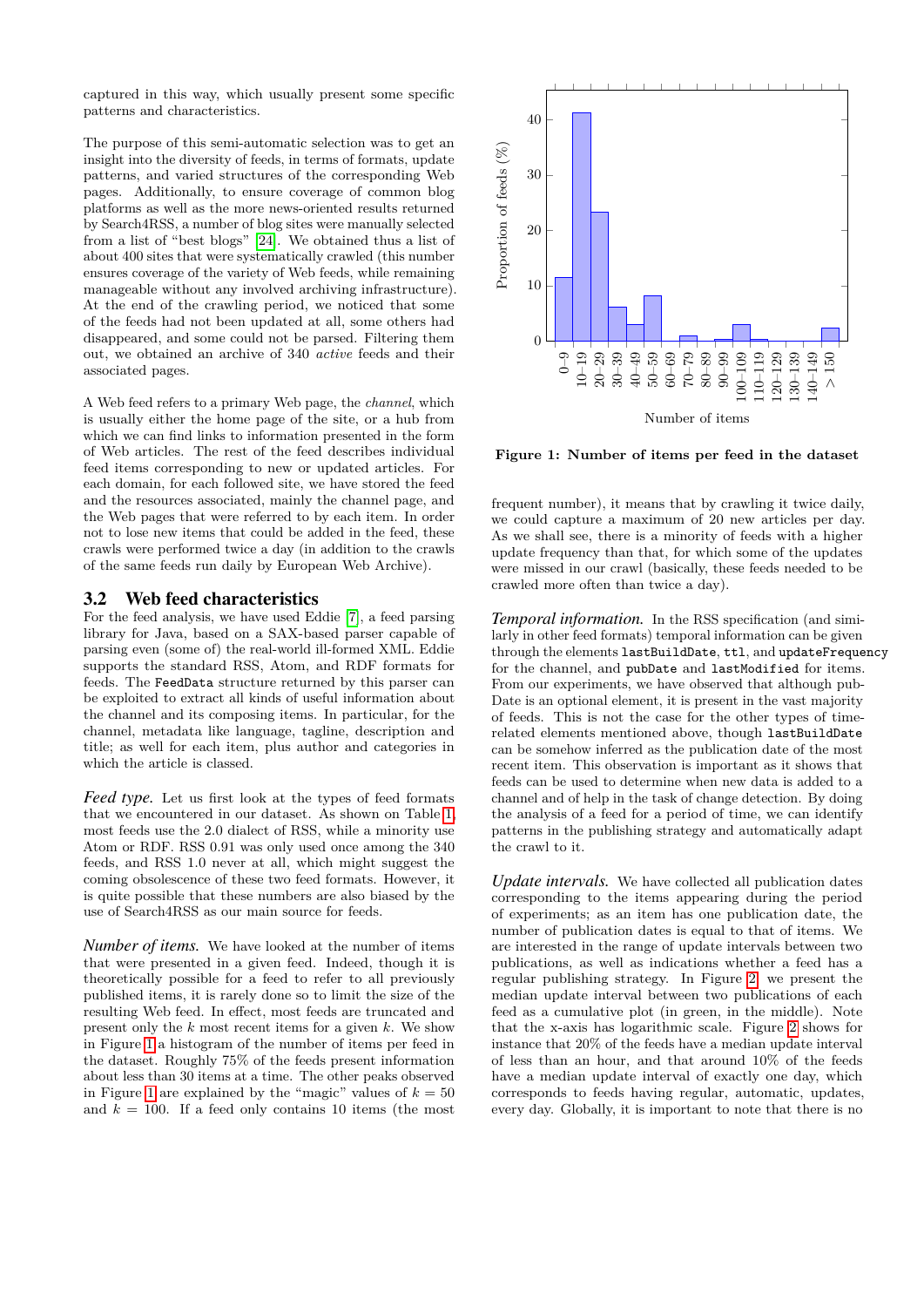

<span id="page-5-1"></span>

typical update interval, and that, even disregarding extreme cases, it can range to less than a hour to more than a week. Figure [2](#page-5-1) also shows other quantities of the update interval of each feed, which helps to see the diversity of update patterns for a given feed: thus, even though 60% of the feeds have a median update interval of a day or less, less than 10% of them always have at least an update per day, and more than 90% of them have at least had a daily update in the period of observation. There is actually a big gap between the median update interval values and minimum and maximum values, which makes difficult to predict the next update of a given feed.

We show in Table [2](#page-6-0) some other statistics on update intervals at domain level. For each domain, the average mean update interval is given, as is the *pooled standard deviation* of update intervals, which is the statistically-founded way to summarize the deviation of the union of series of numbers. As can be seen, there are huge variations among domains, another indication of the absence of typical update interval. We also note here the very high standard deviations in some domains<sup>[1](#page-5-2)</sup>, especially since a given domain can represent Web sites of very different natures (news items, blogs, wiki entries, etc.). In the art domain, for instance, we have observed that there are several sites that publish small articles about paintings or photographs of the order of 100 entries per day. So the notion of item varies from a specialized article, that might contain a lot of text (as it is the case for news), to an article exclusively composed of images or videos. The more structurally homogeneous category of "popular" blogs has a more reasonable deviation of update intervals.

We conclude here the study of the dataset, that reflects in a

certain measure the status-quo and diversity of Web feeds, to turn to the discussion to our technique of Web data objects extraction.

#### <span id="page-5-0"></span>4. DATA OBJECT EXTRACTION

We describe in this section our algorithm for finding the data object in a given Web page, object that corresponds to a Web feed item.

#### 4.1 Gathering semantic information

We first construct a semantic context from feed items, that will serve to extract the corresponding object. Feed items have three compulsory elements: link, title and description.

*Link.* The link gives us the URL of the Web page in which the data object resides.

*Title.* A feed item is required to have a title, which is usually a short text meant to characterize the content of an article.

*Description.* Most of the time, the description does not contain the whole content of the article, but only the first few lines of it, encoded in HTML for presentation purposes, with a link at the end (like "Read more...") to the original Web page. In other cases, the description contains only a sentence, which summarizes the article rather than containing the first lines of it. Whatever the precise case, we can extract some reliable semantics about the article by exploiting this description.

We start by retrieving all textual content from the title and description; the HTML code of the description is stripped, only text is kept. The resulting sequences of words are transformed into two kinds of semantic entities: concepts and *n*-grams.

To obtain the concepts, we tokenize and stem the words, sort the resulting lexemes according to their frequency (seen as a measure of their importance) and keep only outstanding ones. In a sense, a concept will resemble a tag, being a term that describes a data object. The words coming from concepts can indeed be used as keywords to look for in a Web page, in order to identify the data object region, but can frequently digress the attention to other zones that are also rich in concepts, like the ones that contain comments or categories for a given Web article.

This is the reason why we turned our focus to *n*-grams. A *n*-gram represents in our context a sequence of *n* terms, taken as they appear, from the title and the description. The choice for *n* is a compromise between false positives and false negatives in the extraction process and it is further discussed.

#### 4.2 Extraction

<span id="page-5-3"></span>We present here a bottom-up algorithm that, given a feed, it identifies the items and for each feed item finds the wrapper element of the data object by matching *n*-grams against the textual content of the leaf nodes extracted from the HTML Web page. This algorithm is summarized in Algorithm [1.](#page-5-3)

<span id="page-5-2"></span><sup>&</sup>lt;sup>1</sup>Note that it is not impossible for a standard deviation to be much greater than a mean value, it just means that there are a few values much greater than the mean in the distribution.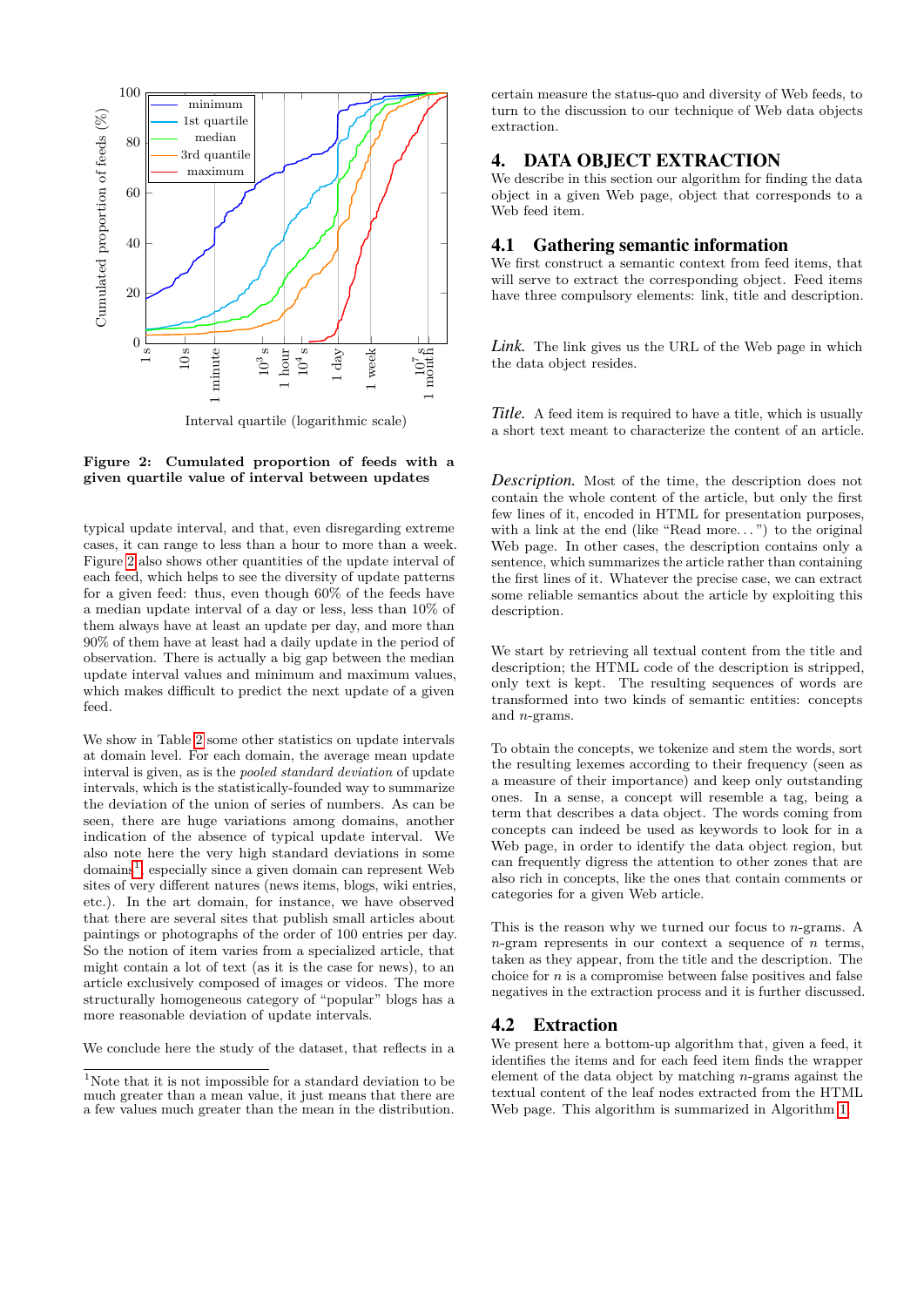| Lable 2. Feed statistics per domain |                    |                                                           |                                                           |  |
|-------------------------------------|--------------------|-----------------------------------------------------------|-----------------------------------------------------------|--|
| Domain                              | Number<br>of feeds | Average mean update interval                              | Pooled standard derivation<br>of update interval          |  |
| Art                                 | 87                 | $12 \text{ days}, 14 \text{ hours}, 12 \text{ min}$       | $82 \text{ days}, 6 \text{ hours}, 32 \text{ min}$        |  |
| <b>Biology</b>                      | 80                 | $7 \text{ days},$ 13 min                                  | 8 days, 17 hours, 43 min                                  |  |
| <b>Blogs</b>                        | 29                 | $15$ hours, $35 \text{ min}$                              | $8$ hours, $39 \text{ min}$                               |  |
| Environment                         | 7                  | $19$ hours, $49$ min                                      | $4 \text{ days}, 15 \text{ hours}, 18 \text{ min}$        |  |
| Medicine                            | 8                  | $3$ days, 19 hours, 16 min                                | $1 \text{ day}$ , $22 \text{ hours}$ , $43 \text{ min}$   |  |
| Other                               | 13                 | $4$ days, $16$ hours, $48$ min                            | $4 \text{ days}, 19 \text{ hours}, 46 \text{ min}$        |  |
| Science                             | 112                | $22 \text{ days}$ , $12 \text{ hours}$ , $45 \text{ min}$ | $14$ days, $21$ hours, $35$ min                           |  |
| Universe                            | 4                  | 4 hours, 44 min                                           | 7 hours, 5 min                                            |  |
| Total                               | 340                | $12 \text{ days}$ , $15 \text{ hours}$ , $17 \text{ min}$ | $37 \text{ days}$ , $16 \text{ hours}$ , $49 \text{ min}$ |  |

<span id="page-6-0"></span>**Table 2: Feed statistics per domain**

We first introduce the notion of conceptual node:

Definition 1. *A conceptual node is a leaf node (a node with no children) that contains in its textual content at least one concept (or n-gram) from the item's title and description.*

We extract all leaf nodes of the page and, for each, establish its semantic density.

DEFINITION 2. The semantic density of a conceptual node *is defined as the number of matched concepts (or n-grams), divided by the length of the textual content of the respective node.*

We classify the conceptual nodes according to the closest ancestor that is a block-level element. An effective heuristic is actually to take the closest ancestor that is a div element, since we have observed in our experiments that a data object is almost always confined in a div element. After this analysis, we are able to say which are the conceptual nodes that share the same ancestor. The list of ancestors will give us the semantic zones of the page, modeled at code level by semantic nodes.

Definition 3. *A semantic node is the lowest block-level common ancestor of a set of conceptual nodes.*

In order to clarify which of the semantic nodes represents the wrapper of the article, we calculate the following semantic density measure for each and take the node that has the largest value for it.

Definition 4. *The wrapper node of the data object is the semantic node that contains the largest number of dense conceptual nodes.*

In the previous description, we have allowed the use of either concepts or *n*-grams for finding conceptual nodes and computing semantic density. When matching with terms that correspond to concepts, the number of semantic zones will increase, while doing the matching with *n*-grams will visibly decrease this number. This happens because *n*-grams are more significant than concepts, relative to the article's content. Nevertheless, in certain cases, the choice of *n*-grams is too restrictive. This happens quite rarely, when the description is rather summarizing the article with different words, than representing the first lines of it. Consequently, in order to detect this kind of cases where *n*-grams are not an option, we introduce the notion of semantic node consistency.

Definition 5. *A node is semantically consistent if its text contains a large proportion of the concepts acquired from the item's title and description.*

We say a "large" proportion (in practice,  $\geq 0.5$ ) of concepts because it is not necessary to check for the presence of all in order to assert a wrapper node. On the other hand, when the candidate ancestor node does not contain half of the existing concepts, we might suspect that it is not the wrapper of the article. If this happens, we conclude that the *n*-grams were not effective due to imperfection of the semantic acquisition assumptions, and therefore we diminish the value of n in *n*-grams and repeat the method of getting the wrapper node. In our experiments, we started with  $n = 3$ (the aim is to acquire an approprite number of significant *n*grams) which gave best results, and, in case of failure, directly tried matching with concepts. In general, data objects (news articles, blog posts) have comments associated. We want to make a clear difference between the comments of an article and the article itself because:

- 1. from a conceptual point of view, the information of interest in an article is not the same as comments about it
- 2. the crawl of the article should be separated from the crawl of the comments: if each time a comment is added, the article is considered to be changed, a new crawl is needed and the resulting object can be very redundant in comparison with its previous version; instead, the article should have a reference to its comments, tracked separately and synchronized on update
- 3. usually, the webmaster takes care to add in the feed the URL that can be used to track comments, but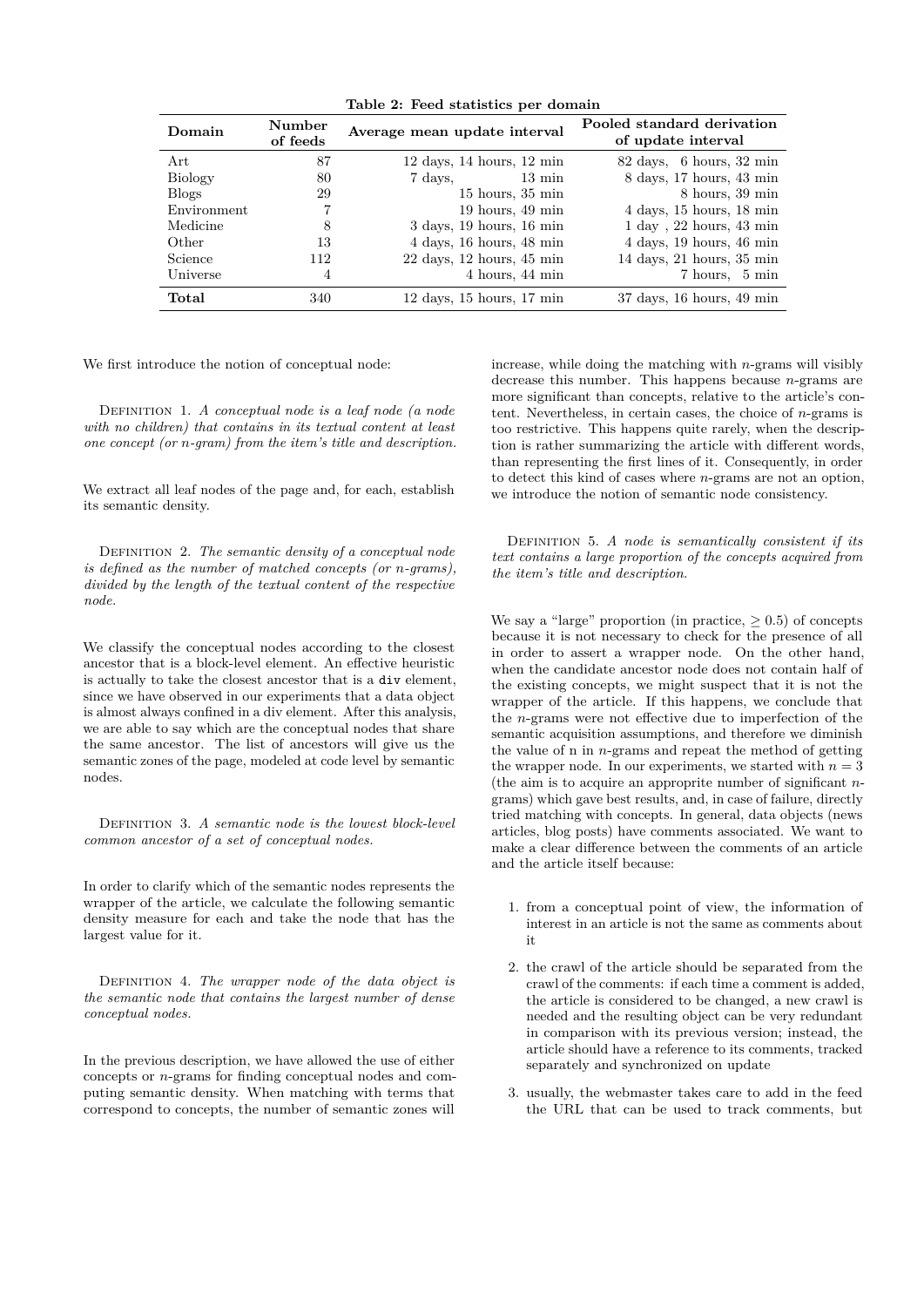```
Input: a URL of a Web feed feedUrl
Output: extracted data objects dobs
feedData = getFeedDataStructure(feedUrl);
items = feedData.getItems();
foreach item in items do
   dob.create = item.getPublic();semanticInput = item.getTitle() +cleanHTMLtags(item.getDescription());
   tokens = tokenize(semanticInput);
   terms = rejectStopWords(tokens);
   normalizedT erms = applyStemming(terms);
   tags = setFrequencyAndFilter(normalizedT erms);
   dob.descripTags = tagConcepts;
   3grams =
    getSubsequencesOf3Tokens(semanticInput);
   article Page = item.getLink();cleaned =
    getCleanedHTMLCodeFrom(articleP age);
   leafTagNames =
    cleaned.evaluateXPath("// ∗ [not(∗)]/name()");
   foreach leafT ype in leafT agNames do
      leafNodes =
        cleaned.getElementsByName(leafT ype);
      foreach leafNode in leafNodes do
         nbOfSemanticMatches =
           leafNode.nbMatches(3grams);
         if nbOfSemanticMatches ≥ 1 then
            conceptualNodes.put(
              leafNode, nbOfSemanticMatches);
         end
      end
   end
   foreach cnode in conceptualNodes do
      while cnode isNotA block do
       ancestor = cnode.getParent();
      end
      semanticZones.add(ancestor);
   end
   foreach ancestor in semanticZones do
      nbConceptualNodes =
       intersectionSize(
         ancestor.descendant(),conceptualNodes);
      semanticDensitySum
[ancestor] =
        \sum_{n=1}^{nbConceptualNodes} \frac{cnode.nbOfSemanticMathes}{cnode. textualLength}end

    for semanticDensitySum ;
   if wrapperNode != null (matches at least a n-gram)
   then
      while wrapperNode
        doesNotContainsEnoughConcepts do
         wrapperNode = wrapperNode.getParent();
         if wrapperNode is the root then
            wrapperNode=null;
            exit the while;
         end
      end
      if wrapperNode != null then
      dob.setFullTextAndRefsFrom(wrapperNode);
      end
   end
   if dob.object is not set then
      repeat the operation using random terms coming
      from the concepts
   end
   dobs.add(dob);
end
return dobs
```
Health & Medicine | Mind & Brain | Technology | Space | Human Origins | Living World | Environment | Physics & Math | Video Photos Podcast MRSS **Blogs / Cosmic Variance** 

# « Restrepo<br>Zozobra »

### A study on how to study

by danie

One of the most delightful aspects of being a scientist is that you're always learning. Your colleague teach you things. Your students teach you things. Journal articles teach you things. You sit quietly at your desk and figure things out. You're perennially a student. But how to be a better student? This morning the New York Times

has an artic "study habits". It has an article on study habits . It<br>argues against the conventional<br>wisdom (find a clean, neutral space,<br>and bear down on a single topic),<br>and in favor of what might be called intellectual cross-training: "alternating study environments mixing content, spacing study<br>sessions, self-testing". The base<br>philosophy seems to be<br>encapsulated:







<span id="page-7-0"></span>**Figure 3: A typical [Web article](http://blogs.discovermagazine.com/cosmicvariance/2010/09/07/a-study-on-how-to-study/?utm_source=feedburner&utm_medium=feed&utm_campaign=Feed%3A+CosmicVarianceBlog+%28Cosmic+Variance%29&utm_content=FeedBurner) and its corresponding data item from the [feed:](http://feeds.feedburner.com/CosmicVarianceBlog)**

*<*item*> <*title*>*A study on how to study *<*/title*>*  $\langle \ln k \rangle$ http://feedproxy.google.com/f/CosmicVarianceBlog/3/-<br>uatEVOIO0g/ $\langle / \ln k \rangle$ <br> $\langle \text{commuts} \rangle$ http://blogs.discovermagazine.com/<br>cosmicvariance/2010/09/07/a-study-on-how-to-study/#comments  $<\!\!<\!\!\!p\!\!-\!\!p\!\!-\!\!p\!\!-\!\!p\!\!-\!\!p\!\!-\!\!p\!\!-\!\!p\!\!-\!\!p\!\!-\!\!p\!\!-\!\!p\!\!-\!\!p\!\!-\!\!p\!\!-\!\!p\!\!-\!\!p\!\!-\!\!p\!\!-\!\!p\!\!-\!\!p\!\!-\!\!p\!\!-\!\!p\!\!-\!\!p\!\!-\!\!p\!\!-\!\!p\!\!-\!\!p\!\!-\!\!p\!\!-\!\!p\!\!-\!\!p\!\!-\!\!p\!\!-\!\!p\!\!-\!\!p\!\!-\!\!p\!\!-\!\!p\$ things. Your summaring desk and figure unings out.<br>
You sit quietly at your desk and figure unings out.<br>
This morning the ivery nailly a student. But how to be a better student? This morning the ivery<br>
York [...]]]>  $\angle / \$ *<*wfw:commentRss*>* http://blogs.discovermagazine.com/cosmicvariance/ 2010/09/07/a-study-on-how-to-study/feed/ *<*/wfw:commentRss*> <*slash:comments*>*6 *<*/slash:comments*> <*feedburner:origLink*>* http://blogs.discovermagazine.com/cosmicvariance/ 2010/09/07/a-study-on-ow-to-study/ *<*/feedburner:origLink*> <*/item*>*

when it is not the case, we can still identify the zone of comments by using heuristics in our algorithm

# 4.3 An example

To illustrate, we will take the example of a Web page, which is partially presented in Figure [3.](#page-7-0) The Web page will be cleaned and well-formatted using HtmlCleaner. This step is necessary in order to reliably select leaf nodes from the DOM tree of the page (and keep for futher analysis only those that contain at least one semantic term).

We observe that the title of the article is present in the feed item, as well as the first two lines of text, which are encoded in the feed description. There is also a timestamp that corresponds to the publication date. The tag *<*content:encoded*>* is not an element which appears very often, therefore we do not make assumptions about its usefulness in our algorithm.

In Figure [4](#page-8-1) we observe that the title of the article is also present in the zone of comments and on the right, where are presented some of the most recent articles of the Web site. The title only is not sufficient as a hint: we also need

**Algorithm 1**: Data Object Extraction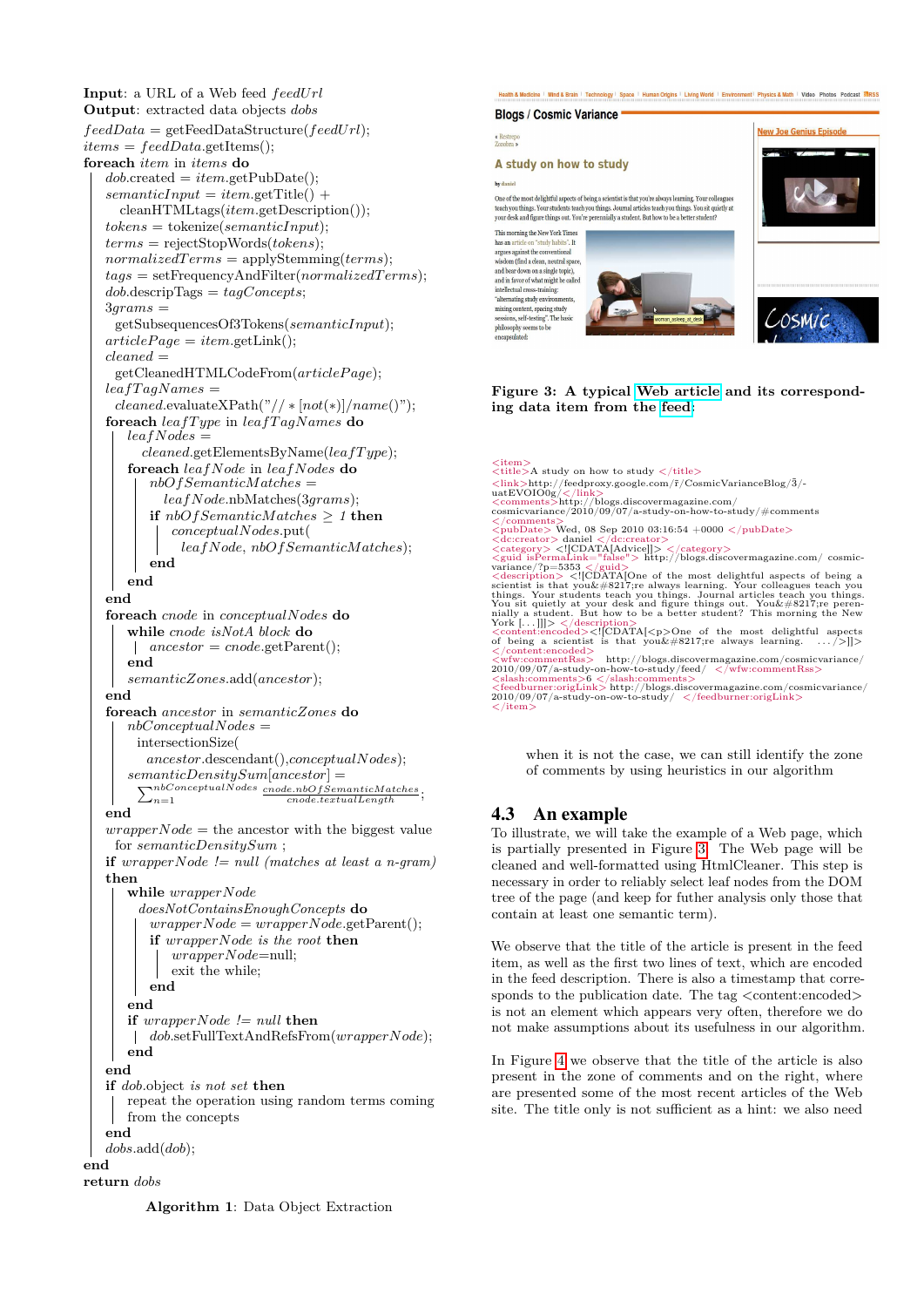

<span id="page-8-1"></span>**Figure 4: An illustration of fact that the title alone is not enough to identify the zone of the Web article.**



<span id="page-8-3"></span>**Figure 5: A fictive DOM subtree (for illustration reasons) corresponding to the Web article. The value attached to a leaf node represents the number of concepts contained in its inherent text.**



<span id="page-8-2"></span>**Figure 6: A simplified DOM subtree corresponding to the zone of comments. We notice that this zone is organized as a(n ordered) list and presents also concepts (or n***−***grams) of the article, but in a smaller proportion.**

the item's description. Some random examples of n*−*grams from the description are "delightful aspects" $(n=2)$ , "being a scientist"(n=3), "This morning the New"(n=4). In general, the n*−*grams have a smaller chance to be masively clustered in other zones of the Web page. More the sequences are large, more rapid will be to identify the article. On the contrary, if the description of the article is very short or a reformulation of the idea, using the concepts is a better choice. In this particular example, the algorithm identifies the article even using only "This morning the New". This happens because "This morning the New" is a unique n*−*gram in the Web page. Using only "delightful aspects" or "being a scientist" will not identify the article, as these n*−*grams appear also in the first comment (Figure [6,](#page-8-2) div/ol/li/div/p). Therefore, we cannot make the assumption that the sequences are unique or that we can make them unique, so we take various samples from the title and description. For explaining the principle of the algorithm, let's assume that the process of matching n*−*grams returns the two semantic nodes illustrated in Figure [5](#page-8-3) and Figure [6](#page-8-2) (in practice, for this Web page the algorithm returns three possible semantic nodes, that have actually a more complex structure). As we can see, the leaf nodes in the first DOM subtree (Figure [5\)](#page-8-3) are richer in concepts than those in the second one (Figure [6\)](#page-8-2). We then select the first node as it is the most significant regarding our semantic density measure.

#### <span id="page-8-0"></span>5. EXPERIMENTS

In order to prove the validity of our approach for extracting data objects, we have fully implemented the system and performed experiments in order to evaluate its precision.

The experiments were done using the feeds collected as responses from the Search4RSS engine, the same dataset mentioned in Section [3.](#page-3-0) Recall that the dataset was quite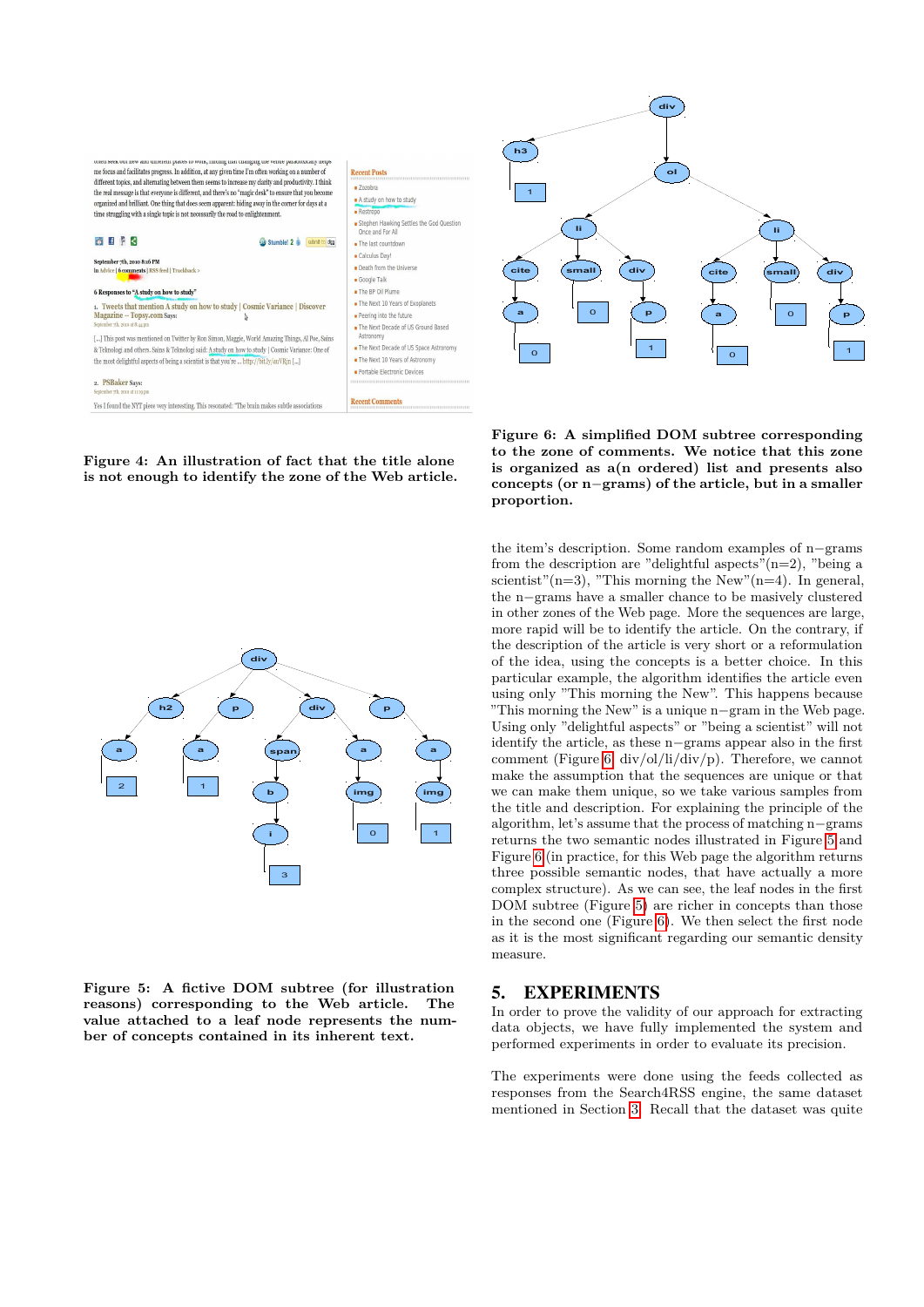diversified, in terms of structure and types of data objects.

For each feed, we have retrieved the channel data structure and applied the method of extraction for all its item components.

As a first test, we have tried to return the zone of the Web page associated with the item's title. This method was giving poor results, however, for several reasons: the title may not fully match due to encoding characters, or it may appear at several different places in the page (Figure [4\)](#page-8-1). Additionally, given only the location of the title element, and its levels of imbrication in the HTML code blocks, it is not an easy task to identify the limits of the whole data object.

We compare now the performance of our algorithm, i.e., the precision of extracted data objects, to Boilerpipe [\[12\]](#page-10-1) which constitutes a state-of-the-art method for identifying the main content of a page in the absence of extra semantic information. We stress that, as we use more information than Boilerpipe has access to, obtaining a better precision does not diminish the interest of this approach, which is more general.

We observed that our result is often more precise, because we are not simply considering the text density in the Web page, but rather its semantic coherence according to the feed item. There are cases where a node may contain a lot of text, but may be judged as worthless with respect to our semantic density measure. Moreover, note that when the Web page contains various consecutive articles, our method will make the difference between them and identify the specific article that corresponds to an item. In contrast, Boilerpipe will take the textual content of all the articles or just of the densest one, depending on the case.

The experiments were performed for 60 randomly selected sites from the dataset in the art domain (the first crawled), corresponding to a total of 1314 feed items. We manually checked the Web article, the result of our algorithm of extraction and that of Boilerpipe [\[12\]](#page-10-1). We only compare the textual result of the extraction because it is the output of the freely usable Boilerpipe implementation<sup>[2](#page-9-0)</sup>. Our method actually extracts the whole content of the identified zone, including links and images.

Numerical results are given in Table [3.](#page-9-1) We consider an object as correctly extracted when its text is exactly that of the gold standard, obtained by manual annotation of the Web page. Partial matches are disregarded. The overall precision of the algorithm reaches the satisfactory number of around 79%, compared to the 62% precision obtained by Boilerpipe.

Finally, note that when our technique fails, the algorithm actually manages to identify a richer conceptual zone that the one of the data object, which is still relevant to the article, even though not strictly identifying with it.

#### 6. DISCUSSION OF APPLICATIONS

We conclude this article by discussing a number of applications that can be integrated in the Web archiving process,

<span id="page-9-1"></span>

|  | Table 3: Experimental results |  |
|--|-------------------------------|--|
|--|-------------------------------|--|

| Method        | Correctly extracted Precision |       |
|---------------|-------------------------------|-------|
| Our technique | 1038/1314                     | 79.0% |
| Boilerpipe    | 821/1314                      | 62.5% |

and which use the data object extraction approach we propose.

*Perenniality of Web archives.* Time is a particularly important factor of influence also for interpreting crawled content. While data might remain intact, the way we understand it and the rendering of it changes, mostly due to the fact that the language itself, the culture and the technological means of expression evolve. One of the most serious problems encountered in Web archiving is when the format of crawled data becomes obsolete or not generally used. The solutions given by the authors of [\[9\]](#page-10-14), [\[27\]](#page-11-11) and [\[26\]](#page-11-12) are software or hardware emulation, migrating content, or to include a proxy that will incorporate format translating capabilities and will do this dynamically, at user request or when the need is detected. While these works are trying to fight technology evolution, it is possible to take the opposite approach: adapt data to existing technology. In order to do this, one can imagine to encapsulate the relevant information of the crawled Web page, and to store the resulting object independently of the original encoding format. In this manner, the fact that technology evolves will not be anymore something to resist against, instead it will enhance the possibility of rendering the existing data in new ways, adapting the actual content to preferences. The extraction of data objects that we highlight in this paper is a first step towards storage of information freed from the specific way of encoding.

While it can be argued that for Web archiving the original form of a Web page matters, this is more related to the requirement of placing the actual data in its correct context. We note that our goal is not to try to change the current ways of storing the archived content, but for the cases in which it works (dynamic data with feed associated), some interesting overlay applications can be created for the people using the collection or for the archivists themselves. The extraction of data objects in the context of Web archiving is closely related to the semantic analysis of content in time and the possibility of providing value-added services. Indeed, what can very useful is to be able to run complex queries over the content, add interactivity and facilities to target consumers of the information presented as a Web archive.

*Reconstruction of Web pages.* Recall from Figure [2](#page-5-1) that Web pages associated with Web feeds can have very lively dynamics, in some cases with update intervals of the order of the minute. In these conditions, it becomes unreasonable to try and capture every successive version of the corresponding channel Web page. However, since the Web feed keeps reference to a number of items (and, hopefully, a rather large number for such a lively channel), it is still possible to regularly crawl and archive it. In the cases where (most of) the content of each data object is stored in the Web feed, one application of the data extraction technique can be the reconstruction the Web page at a given point in time

<span id="page-9-0"></span> $^{2}$ <http://code.google.com/p/boilerpipe/>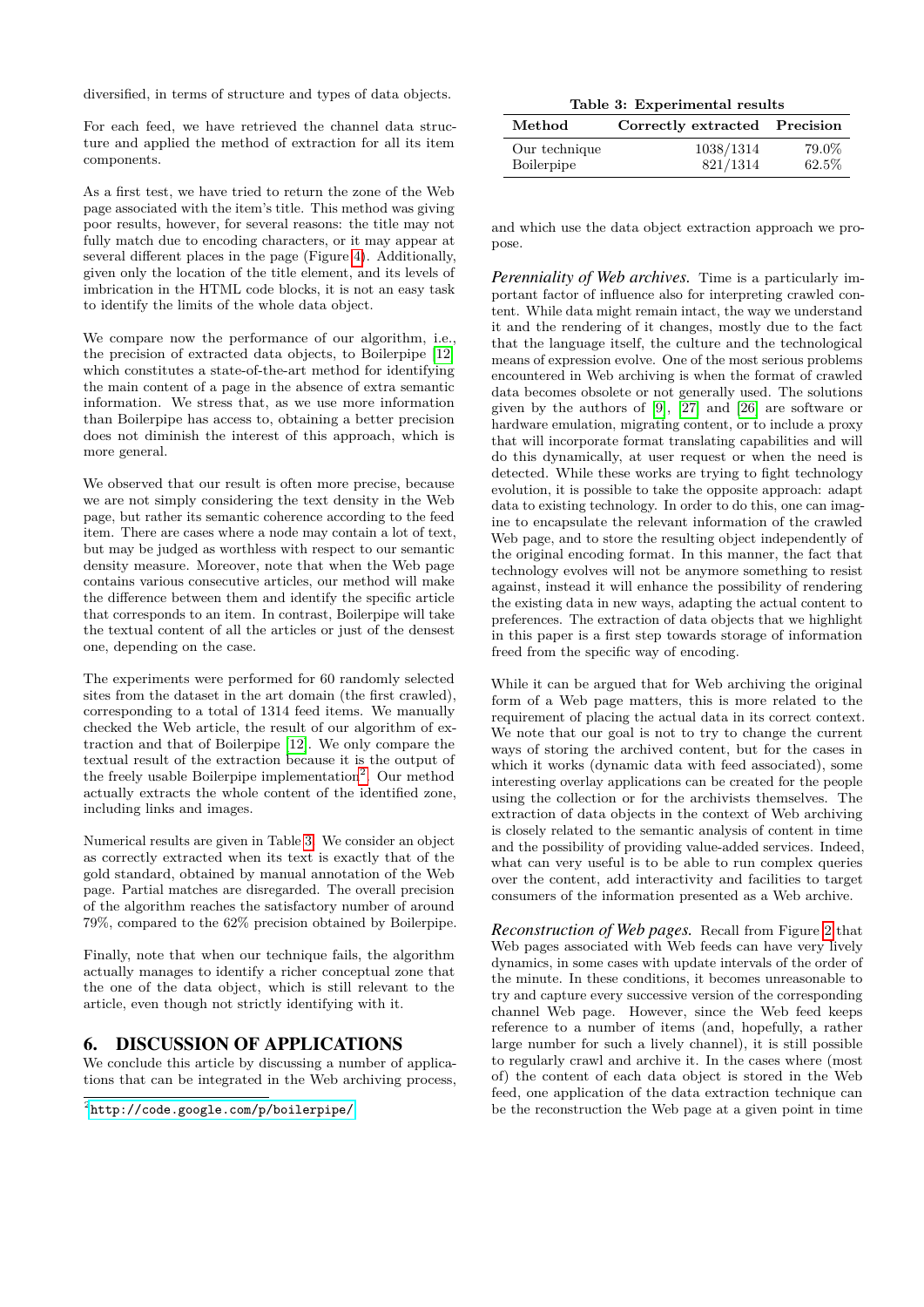

<span id="page-10-15"></span>**Figure 7: Application for reconstructing Web pages from data objects**

using the crawled Web feed items and references to template elements, inferring thus a version of a Web page that had not actually been crawled in the classical way.

Moreover, using our algorithm (and possibly some heuristics), we can detect not only the DOM node that contains the article, but also other semantic nodes of the page: the ones that contain the comments, categories or tags. These zones can be mined for textual content and references, and stored independently of the template of the page (that consists basically of everything that remains after the extraction). A relation between the resulting components can be recreated or inferred using the semantics, and used to analyze these components. We could as reinvent the way information is rendered by mixing the objects (in mashups) to adapt to user preferences.

Figure [7](#page-10-15) depicts the flow of a demonstration scenario pertaining to this reconstruction of Web pages from data objects, as described in [\[17\]](#page-11-13).

*Crawling and semantic exploitation of archives.* Finally, we want to briefly recall two other applications, already mentioned earlier in this paper. Firstly, it is possible to use the data object extraction technique for change detection. Using a technique of temporal analysis on feeds similar to the one presented in this paper, we can determine the strategy of publishing of the channel that represents the dynamic part of the website. Having this awareness, we can adapt the rate of crawl to the approximated frequency. Moreover, for already crawled articles, we can detect if a new version has appeared in order to crawl it or not. This can be done by applying the algorithm of data object extraction on the crawled article and on the possibly new version of it (the current Web page). By comparing the resulting data objects referring to the same URL, we can see if a change in the text or references has occurred in the intervening period of time. Secondly, a Web archive that contains data objects (maybe in addition

to Web pages) can be used by analysts more effectively than just an archive of Web pages. For instance, a linguist could focus on the new terms that appear in newspaper articles, without bothering about the terms that appear in the comments. Generally, the aim is to add exploitable meaning and temporality (at finer-grained levels) to collections of Web archives, that can become more expressive and adapted to user needs.

*Acknowledgments.* We would like to thank European Web Archive (especially, Julien Masanès, Gabriel Vasile and Radu Pop) for discussions about this topic and their help in obtaining the experimental dataset.

#### 7. REFERENCES

- <span id="page-10-7"></span>[1] E. Adar, J. Teevan, S. T. Dumais, and J. L. Elsas. The web changes everything: Understanding the dynamics of web content. In *Proc. WSDM*, Barcelona, Spain, Feb. 2009.
- <span id="page-10-11"></span>[2] A. Arasu and H. Garcia-Molina. Extracting structured data from Web pages. In *Proc. SIGMOD*, San Diego, USA, June 2003.
- <span id="page-10-9"></span>[3] J. Cho and H. Garcia-Molina. The evolution of the Web and implications for an incremental crawler. In *Proc. VLDB*, Cairo, Egypt, Sept. 2000.
- <span id="page-10-12"></span>[4] V. Crescenzi, G. Mecca, and P. Merialdo. Roadrunner: Towards automatic data extraction from large Web sites. In *Proc. VLDB*, Roma, Italy, Sept. 2001.
- <span id="page-10-3"></span>[5] H. V. de Sompel, M. L. Nelson, C. Lagoze, and S. Warner. Resource harvesting within the oai-pmh framework. In *D-Lib Magazine, volume 10, number 12*, Dec. 2004.
- <span id="page-10-4"></span>[6] P. Dmitriev, C. Lagoze, and B. Suchkov. As we may perveive: Inferring logical documents from hypertext. In *Proc. HT*, Salzburg, Austria, Sept. 2005.
- <span id="page-10-13"></span>[7] Eddie java feed parser. Website, 2010. [http:](http://www.davidpashley.com/projects/eddie.html) [//www.davidpashley.com/projects/eddie.html](http://www.davidpashley.com/projects/eddie.html).
- <span id="page-10-6"></span>[8] D. Fetterly, M. Manasse, M. Najork, and J. Wiener. A large-scale study of the evolution of web pages. In *Proc. WWW*, Budapest, Hungary, May 2003.
- <span id="page-10-14"></span>[9] J. Hunter and S. Choudhury. Implementing preservation strategies for complex multimedia objects. In *Proc. ECDL*, Trondheim, Norway, Aug. 2003.
- <span id="page-10-8"></span>[10] P. L. B. II, J. Johnson, U. P. Karadkar, R. Furuta, and F. Shipman. Application of kalman filters to identify unexpected change in blogs. In *Proc. JCDL*, Pittsburgh, USA, June 2008.
- <span id="page-10-5"></span>[11] Internet Archive. Website, 2010. <http://web.archive.org/collections/web.html>.
- <span id="page-10-1"></span>[12] C. Kholschutter, P. Fankhauser, and W. Neidi. Boilerplate detection using shallow text features. In *Proc. WSDM*, New York, USA, Feb. 2010.
- <span id="page-10-2"></span>[13] G. Knight and M. Pennock. Data without meaning: Establishing the significant properties of digital research. *International Journal of Data Curation*, 4(1), 2009.
- <span id="page-10-10"></span>[14] B. Liu, R. Grossman, and Y. Zhai. Mining data records in Web pages. In *Proc. KDD*, Washington, USA, Aug. 2003.
- <span id="page-10-0"></span>[15] J. Masanès, editor. *Web Archiving*. Springer-Verlag,